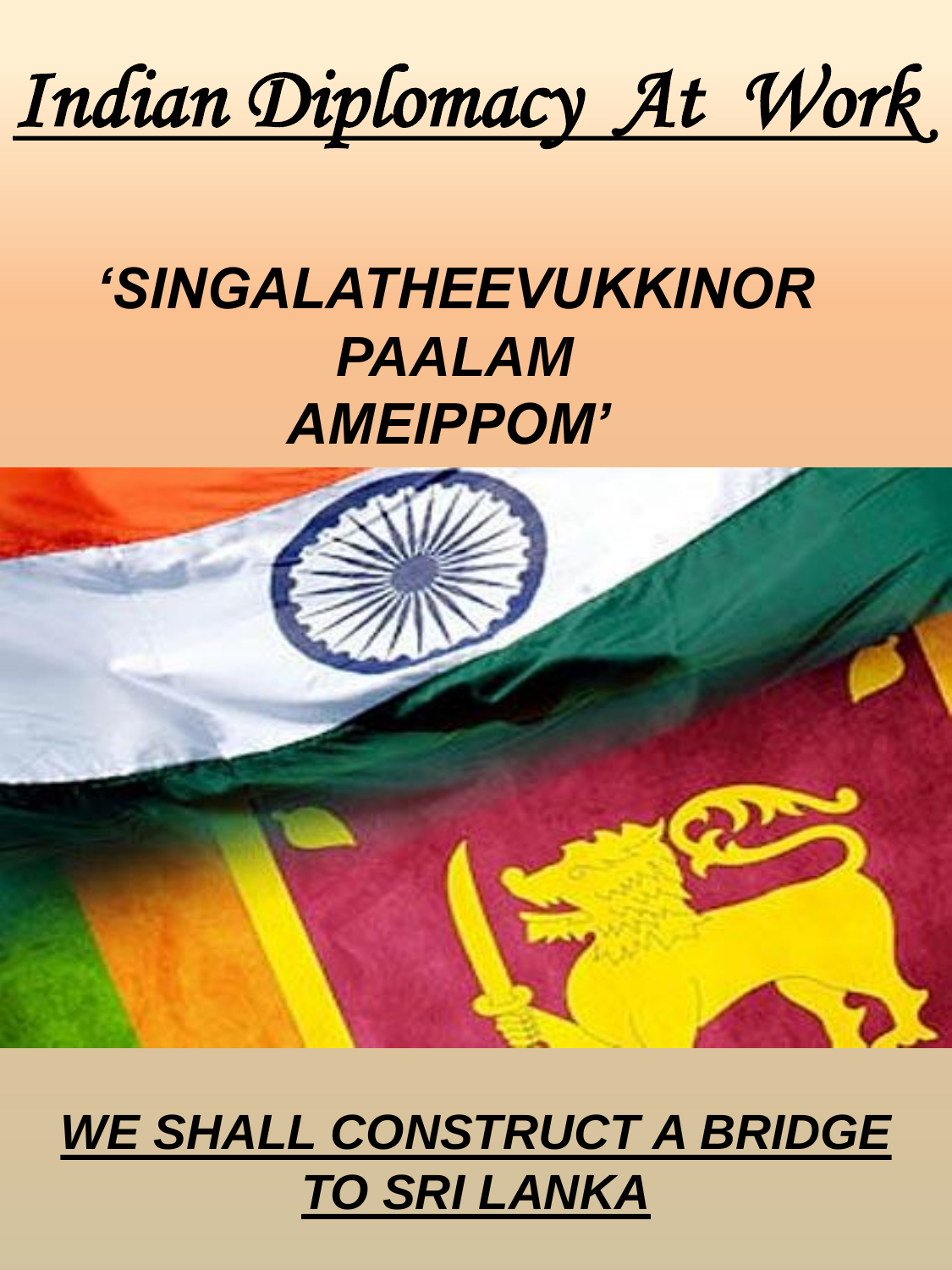## SINGALATHEEVUKKINOR PAALAM AMEIPPOM : WE SHALL CONSTRUCT A BRIDGE TO SRI LANKA



I have come with the hope of building this bridge - a bridge that rests on strong pillars of our shared inheritance; of shared values and vision; of mutual support and solidarity; of friendly exchanges and productive cooperation; and, above all, belief in each other and our shared destiny." \*\*

> - Prime Minister Shri Narendra Modi's address to Parliament of Sri Lanka,13 Mar 2015

Prime Minister Shri Narendra Modi visited Sri Lanka from 13 to 14 Mar 2015. It was the first stand-alone Prime Ministerial visit to Sri Lanka since 1987.It was also the second Summit in a month's time since the visit of President Maithripala Sirisena to India last month and fourth such visit in this year 2015.

\*\* verse from a Tamil song composed by the Indian poet Subramania Bharati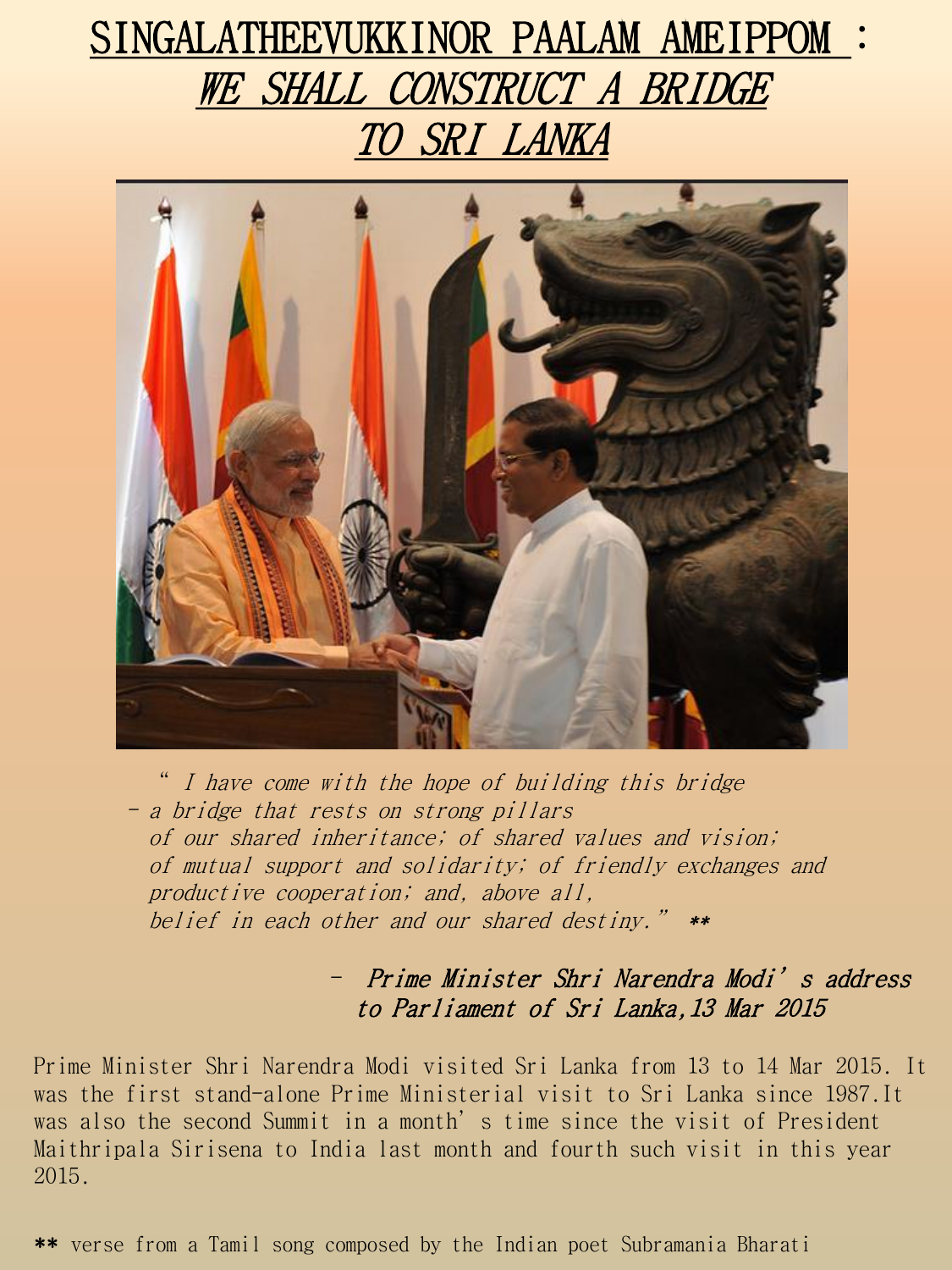#### India and Sri Lanka don't have a land boundary, but we are the closest neighbours in every sense"

While trade between the two countries saw impressive growth over the past decade it stood at \$ 5.2 billion in 2014, with India's exports at 4.6, million dollars and imports at \$ 600 million. Measures are on to allow greater Sri Lankan imports of apparel, of processed meats and of some categories of fruits.

In terms of connectivity between the two countries, there are 118 weekly flights, with India being the largest source of tourists to Sri Lanka wherein about 16 per cent of Sri Lanka tourism comes from Indians which is about 200,000 people. About 260,000 Sri Lankans visit India every year.

Sri Lanka is one of the major recipients of development assistance given by the Government of India. Under a line of credit of \$167.4 million, the tsunami-damaged Kalutara-Galle-Matara rail link has been repaired and upgraded. Another line of credit of India has given a line of credit of \$ 800 million to Sri Lanka, for track laying and supply of rolling stock to support construction of Medawachchiya to Madhu, Madhu to Talaimannar, Omanthai to Pallai, Pallai to Kankesanthurai railway lines and setting up of signaling and telecommunications systems in the Northern Railway line.

India has also been involved in projects - Runway Rehabilitation of the Palaly Airport, reconstruction of Kankesanthurai (KKS) Harbour, construction of hospitals in Dickoya (Central Province) and Vavuniya (Northern Province), restoration of the Thiruketheeswaram Temple in Mannar, the Duraiappa Stadium in Jaffna etc.

India committed to build 50,000 houses in Sri Lanka – 42,000 in the Northern Province, 4,000 in the Eastern Province, and 4,000 in the Central and Uva Provinces. This is the largest ever housing project undertaken by India anywhere in the world. So far 27,000 houses have been built.

Further, India is also committed to construct the Jaffna Cultural Centre (unveiling of the foundation stone was done by PM) and the Faculties of Engineering and Agriculture at Killinochchi. In addition, India is also extending a Line of Credit of US\$ 200 m to build the 500 MW Sampur Coal Power Project.

India also continues to assist a large number of smaller development projects in areas like education, health, transport connectivity, small and medium enterprise development and training in many parts of the country through its grant funding.